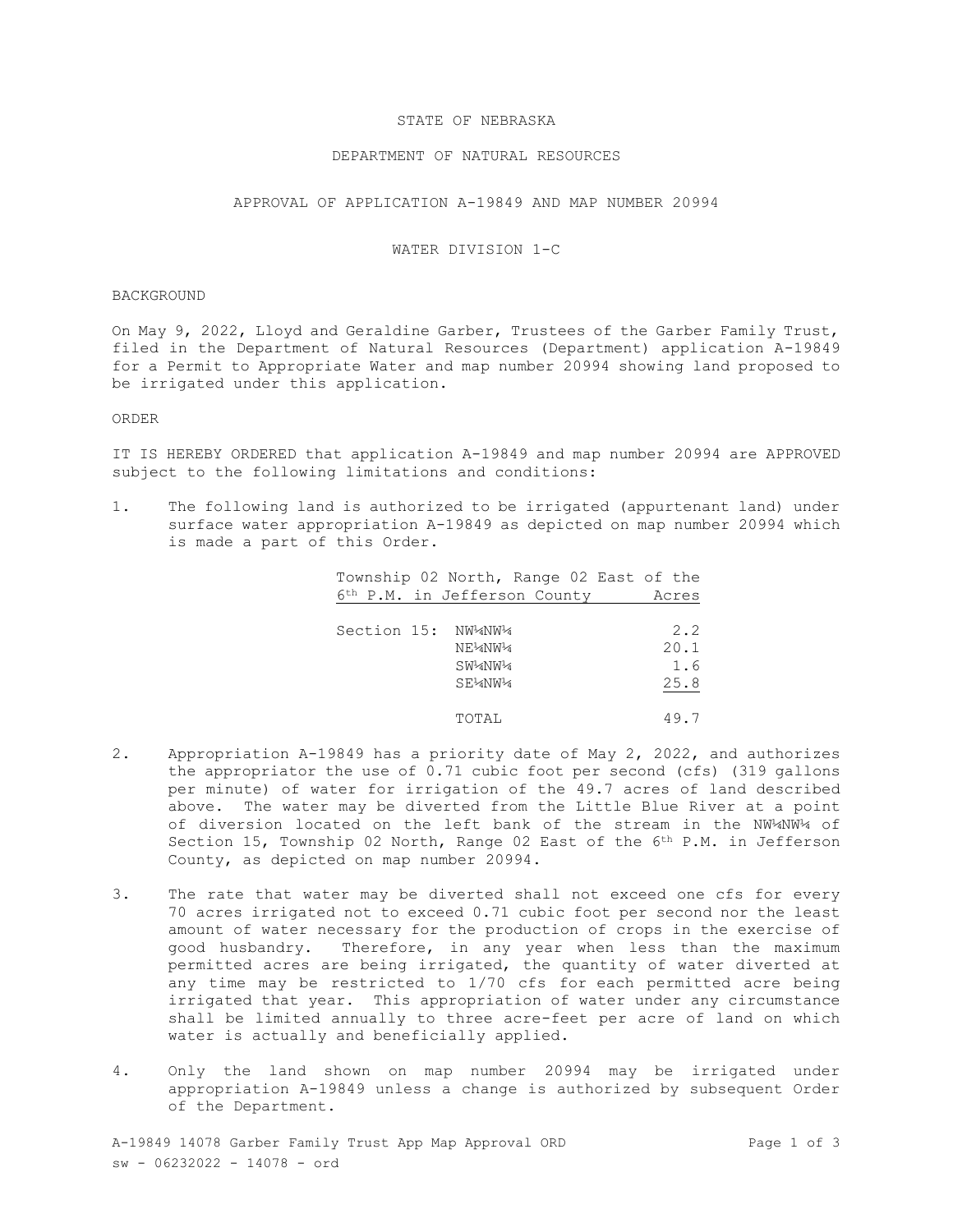- 5. If during the course of construction of the irrigation project it is determined that there is a difference in the number and/or location of acres from the approved map, an amended project map may be filed for an equal or lesser number of acres prior to the beneficial use investigation deadline. The Department, at its sole discretion, must determine that the change from the original map remains within the original project concept and does not violate any rules and/or statutes and will not harm another appropriator. The amended map may then be approved by Order of the Department for an equal or lesser number of acres of land or amount of water than originally granted.
- 6. This appropriation is subject to the Little Blue Natural Resources District Integrated Management Plan (LBNRDIMP) which requires that a measuring device approved by the Department be installed at the pump site and may require mandatory water use reporting when certain water administration conditions are met.
- 7. This appropriation is subject to the provisions of the Blue River Compact and could be closed if Compact flows are not being met.
- 8. The appropriator must comply with all relevant statutes. The statutes include, but are not limited to, the following:
	- A. Notify the Department of any change in ownership or address.
	- B. Notify the Department of the name and address of the person responsible for the use of the water appropriation (this may include farm managers, tenants, or relatives that actually apply the water to the approved use).
- 9. The appropriator must comply with the following deadlines:
	- A. The appropriator must proceed diligently with the construction unless interrupted by some unavoidable and natural cause.
	- B. The appropriation is not considered perfected until water has been beneficially applied for the purpose stated in this Order. The water appropriated under A-19849 must be beneficially used by September 1, 2025.
- 10. After September 1, 2025, a field investigation will be conducted to determine the lands where water has been beneficially applied.
	- A. If the entire appropriation is found to have water beneficially applied, a Certificate of Perfected Appropriation will be issued by the Department for A-19849.
	- B. If a portion of the appropriation is found to have had water beneficially applied within the original project concept the Department may, at its discretion, modify the project map and land listing to represent the conditions found during the field investigation. The number of acres and diversion rate determined by the Department will not exceed what is granted by this Order. A Certificate of Perfected Appropriation specifying the final number of acres, location of acres and diversion rate will be issued by the Department for A-19849.